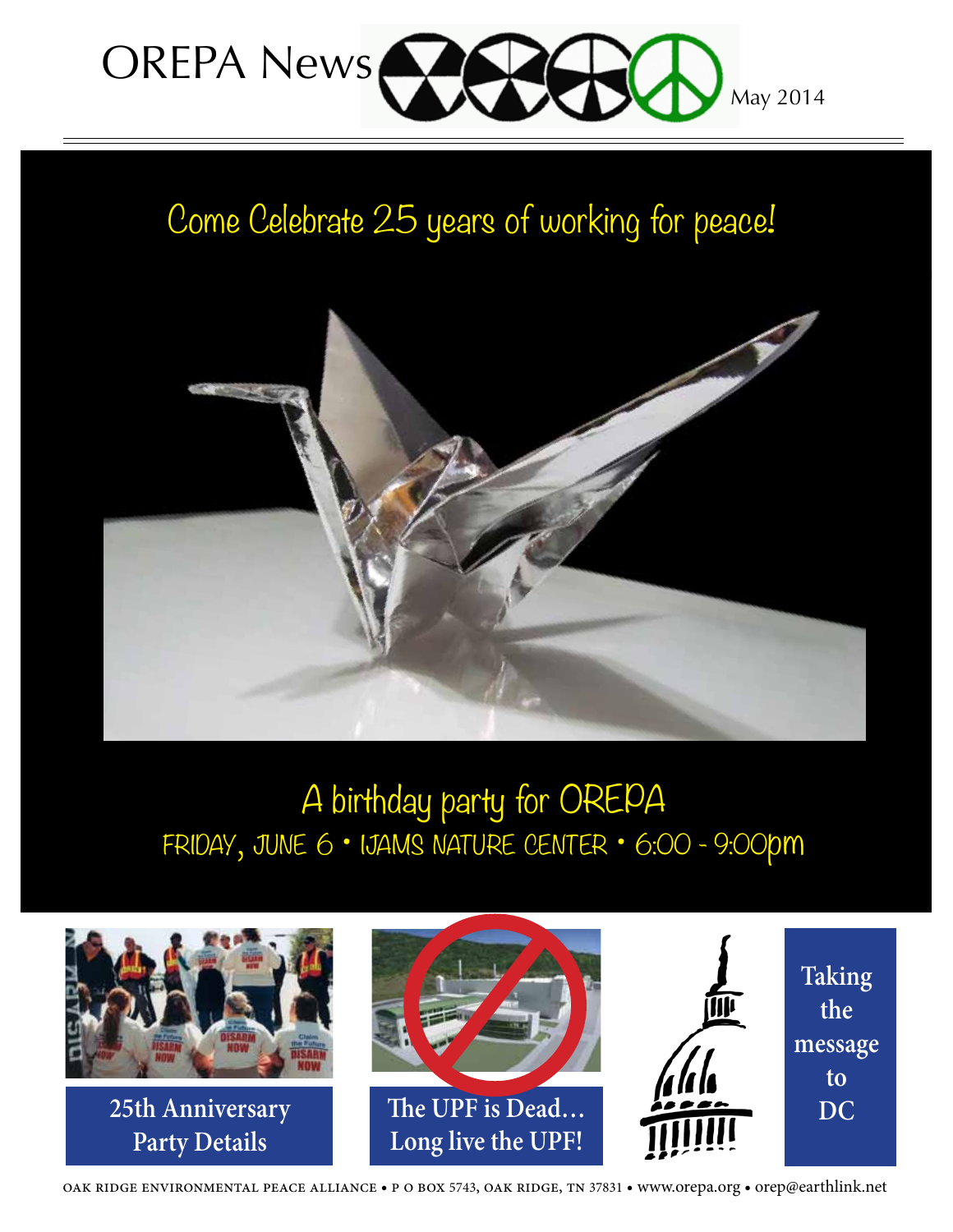



## Come Celebrate with us!

It's true—OREPA is twenty-five years old. And it's time to celebrate!

A wonderful committee made up of past Presidents of OREPA's Board of Directors has arranged a picnic potluck for us to celebrate this milestone.

**Please join us at Ijams Nature Park, 2915 Island Home Avenue in south Knoxville. We'll be gathering for the celebration at 6:00pm on Friday, June 6,** but you can come early if you want to hike the nature trails of Knoxville's urban nature preserve.

The evening will feature music, pictures, memories, stories and whatever you bring with you to commemorate the last twenty-five years.

It's a potluck, and we'll have a grill, so bring what you would like to eat—protein or veggies for the grill, salad, chips—for yourself and a bit to share. We'll provide dinnerware, beverages and, of course, cake and ice cream!





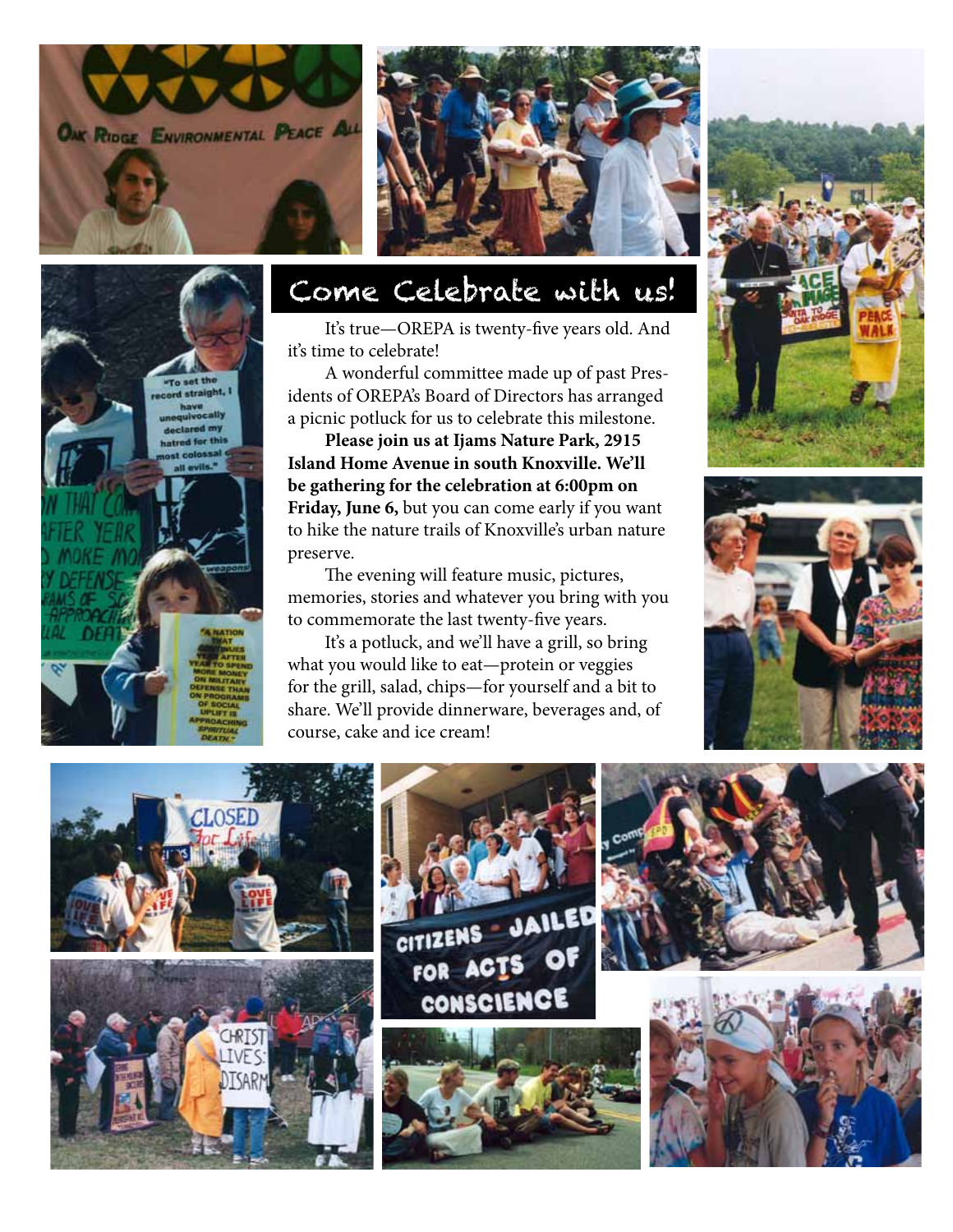

# "Big Box" UPF headed for scrap heap



 hen the price tag for the Uranium Processing Facility hit \$19 billion late last year, the National Nuclear Security Administration's WHEN THE PRICE TAG for the Uranium Processing Facility hit \$19<br>billion late last year, the National Nuclear Security Administration's<br>Bomb Plant to Nowhere plans came crashing down. In desperation, NNSA Administrator Bruce Held appointed a "Red Team" to propose an alternative to the UPF.

Football aficionados would recognize this as a "Hail Mary" play, though it is doubtful Mary would be pleased to be part of any endeavor related to making weapons of mass destruction.

➢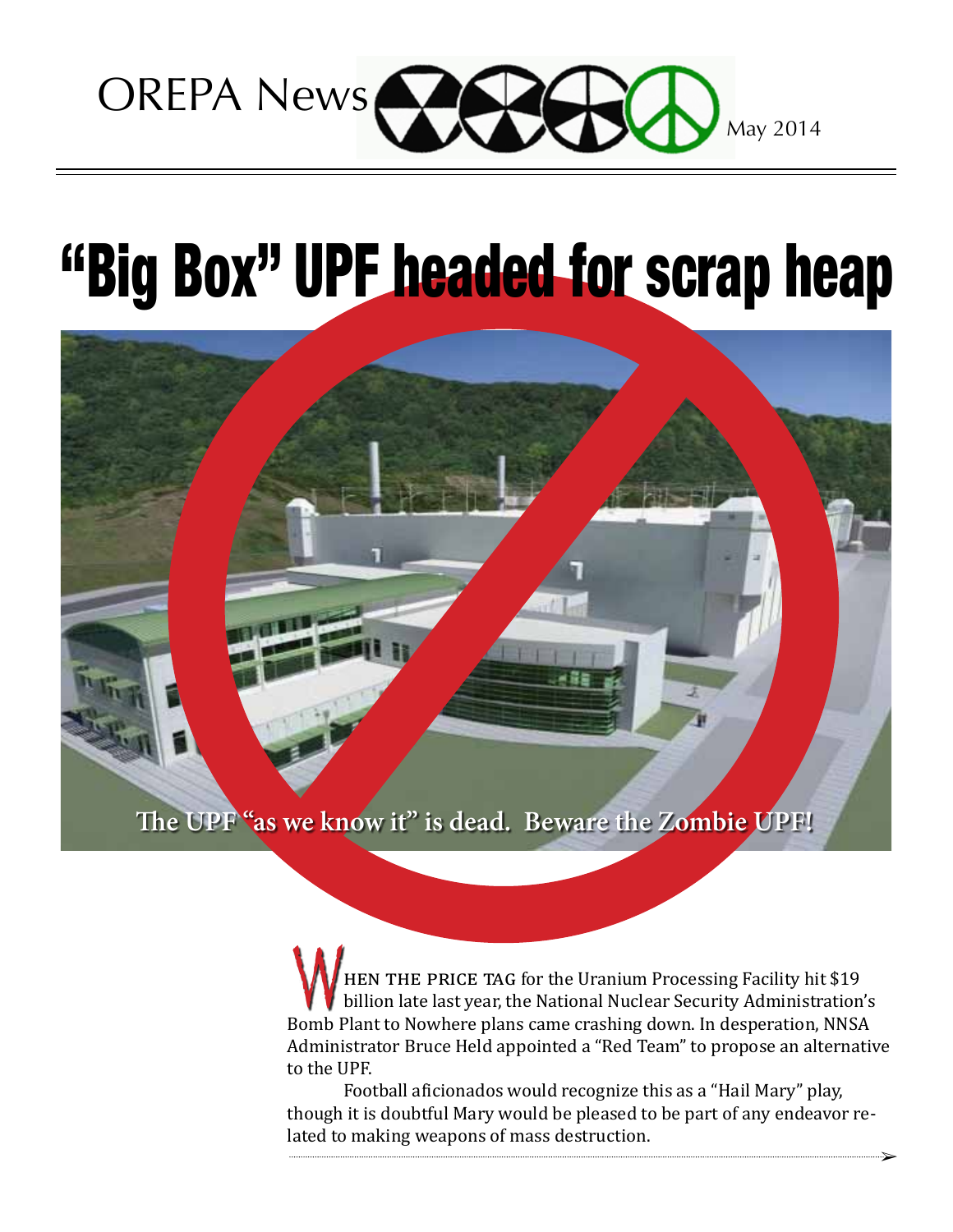The Red Team was composed almost entirely of DOE insiders, though NNSA refused to release their names. They worked in secret. Their task figure a way to keep bomb production operations going at Y12 even as the 9212 Complex that houses bomb operations was deteriorating and would soon be unsafe to work in. Oh, and whatever plan they came up with had to be fundable—no more than \$6.5 billion, a number pulled out of thin air.

#### The Red Team Report

The Red Team handed in its report to the head honcho at NNSA on April 15, six weeks after beginning its work. OREPA filed a Freedom of Information Act (FOIA) request for the report, and an unclassified version was released on May 1. While several

pages of the report are redacted, it provides more information than ever before about weapon production operations at Y12.

The Red Team recommendations include:

• Don't build a "big box" UPF.

• Relocate some operations as soon as possible into existing facilities. They'll have to be upgraded to handle the new equipment.

• Keep developing new technologies for the next generation of weapons manufacturing.

• Begin planning for new facilities. The Red Team recommends a modular approach, noting that operations using Special Nuclear Materials (Highly Enriched Uranium) require more security and higher safety standards than other, more routine,

industrial operations.

The Red Team recommendations include some back-of-the-envelope calculations of the cost of upgrading existing facilities, and it will cost tens of millions of dollars. The Red Team guessed the other parts of its proposed plan could be done for \$6.5 billion.

#### **Insights**

Putting a fresh set of eyes—dozens, in fact—on the UPF project was a good thing. The Red Team's recommendations are not bound by the myopia that usually limits the vision of planners in Oak Ridge. But some of the recommendations raise questions and present good news/bad news setups.

NNSA regularly resists proposals

## **GAO Report Rips NNSA Technology Development system**

WHEN THE FAILURE-IN-PROGRESS KNOWN AS the UPF got so bad it could not be ignored, Congress told the Government Accountability Office to do some observing and reporting. GAO was familiar with the project; the UPF was the poster child for an earlier GAO report on how NNSA couldn't control costs or manage schedules for large projects. Congress asked the GAO to report back quarterly on the UPF.

At the end of April, the GAO filed a quarterly report looking at the pace of technology development for the UPF. In some ways, the report sounds like a long, heavy

sigh from a parent who has tried, time and time and time again, to get through to a wayward child.

The report was enlightening.

GAO noted that the money being spent to develop new technologies specifically for the UPF, like microwave casting, agile machining, saltless direct oxide reduction, was not coming from the UPF budget.

The central issue is simple: there is an industry standard that applies to technology development; it requires proof the technology will work before the technology is included in the de-

sign of a new facility. The microwave casting ovens, for example, start out as an idea and move up through a Technology Readiness Level checklist (basic principles observed, proof of concept, validated in a laboratory environment, validated in a relevant environment, etc).

Technologies are not considered acceptably mature

were then consume to consider one GAO NUCLEAR  $\frac{1}{2}$  and  $\frac{1}{2}$ WEAPONS Technology<br>Development Efforts for the Uranium for the Uranium<br>Processing Facility

until they have achieved TRL 7: Subsystem demonstrated in an operational environment. In other words, prove it will work in a real-world situation.

The GAO compared NNSA's claims of technology maturity with independent reviews and determined that NNSA was overestimating technology readiness in not one or two, but in six out of nine new technologies.

Why does it matter? Because if designers create a building around a particular technology, allot a given

> amount of space, direct utilities and build in safety systems for that technology, and then it turns out the technology won't really work—well, that's a major setback and a lot of money down the drain.

> The fact that NNSA cheated on 6 of 9 TRLs means it wasn't an accident. It was bad management duplicitous management, misleading not only Congressional funders, but the design team as well.

> The GAO noted cases of new technologies failing performance tests, and cases of inadequate funding for technology development.

The GAO's central finding was echoed by the Red Team which noted

the building design had "already outpaced the technology design."

This would not be acceptable in private industry, if management were spending shareholders' money. NNSA should not be allowed to get away with it, either, just because they are spending our tax dollars.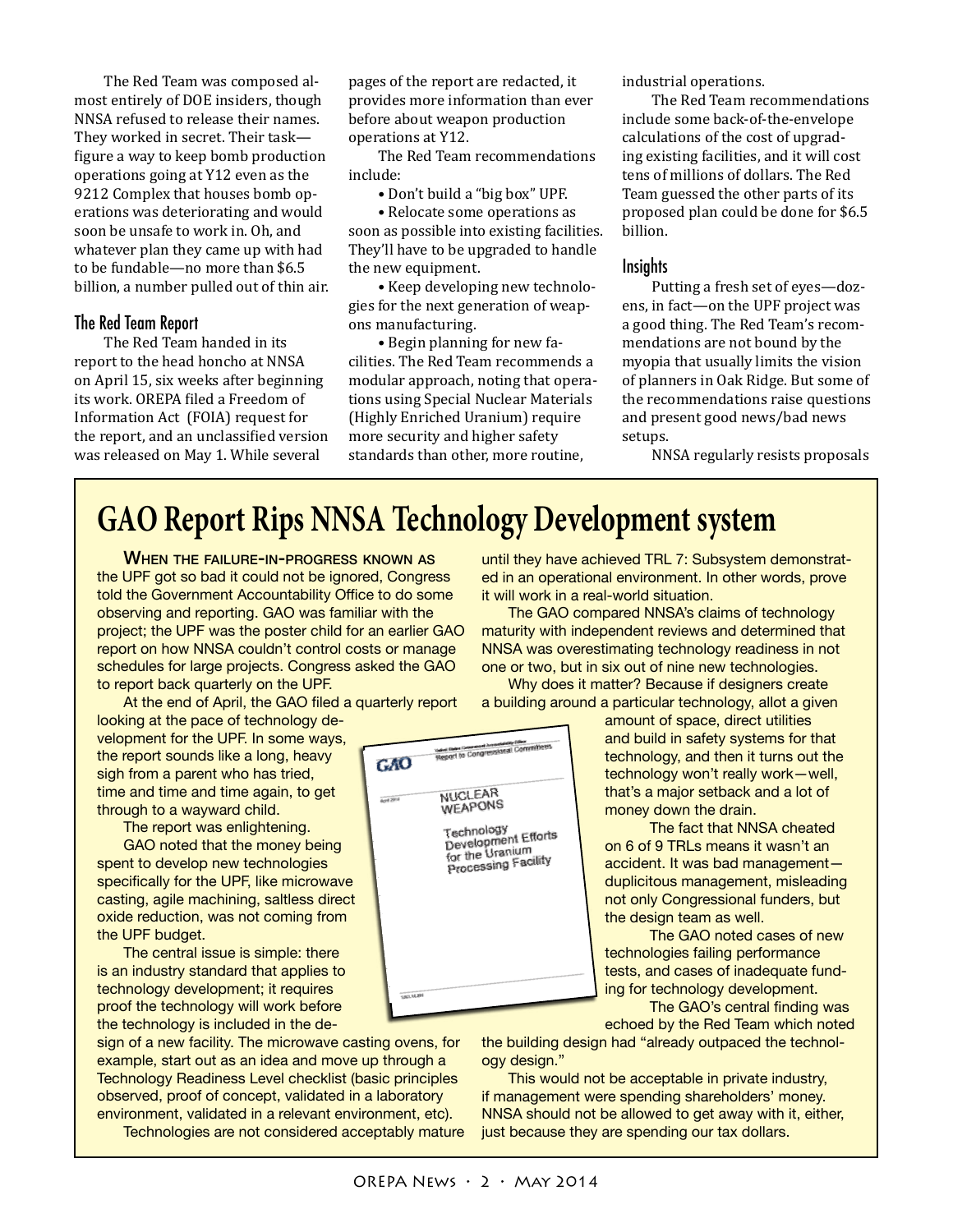made by public interest groups like OREPA; we advocated making use of existing facilities to save money seven years ago, and our comments were dismissed. NNSA was determined to build its Supersized Bomb Plant to Nowhere. Now the Red Team has made a similar recommendation, and it is likely to be ac-

cepted.

The Red Team also noticed the need for a better management system for enriched uranium operations. Unfortunately, the complexity of the Red Team's solution to NNSA's problem will only further challenge an already demonstrably deficient management team. The very first illustration in the report carried this caption: "The new strategy will require engagement and matrix-

If the US practice at the weapons sites was consistent with our policy (a world free of nuclear weapons) and our legal obligations, the work at Y12 would be limited to passive curatorship of the stockpile.

ing of numerous NNSA offices." For an agency plagued with cultural deficiencies in big-project management, these words are not reassuring. The truth is, until structures for concrete performance goals and strict accountability are put in place, the modernization project will continue to waste taxpayer dollars and suffer mission failure.

There is good sense in the Red Team's recommendation to separate high risk/high security operations from others as a way to save money. One downside of this approach is the loss of the highly-touted cost saving "footprint reduction." And the Red Team suggests balancing safety and cost concerns, an approach that could open the door for safety and security compromises in the name of saving money. This is true even when decided how much to upgrade existing facilities before moving bomb production operations.

The Red Team also echoed the concerns of the General Accounting Office (See *GAO Rips*…, page 2) about technology development. Despite NNSA assurances that new technologies planned for the UPF were on track, the Red Team said "Facility design may have already outpaced the

> process design in key areas." Translated into plainer english: They've got the cart in front of the horse.

#### Is the UPF Dead?

It's too early to toast the demise of the UPF. Clearly, the "big box" UPF is no longer in the picture. The Red Team was not charged with asking the fundamental question that deserves an honest answer before any extensive investments

are made in future weapons production infrastructure. But they did allude to the question in their recommendation that design on the "big box" be stopped until "a comprehensive review of

program requirements" can be completed.

That question is: What production capacity will the US need in 2025 to maintain the nuclear stockpile in a safe and secure status until the weapons are dismantled?

The driving force behind the big box UPF was the desire of the weapons designers to re-build our nuclear stockpile through major modifications to

existing weapons and, in some cases, by designing new bombs that would use old bomb parts. But this activity—known euphemistically as "Life Extension Programs"—runs afoul of US commitment in the Nuclear Nonproliferation Treaty and undermines our efforts to dissuade other nations from pursuing nuclear weapons. It

will also cost hundreds of billions of dollars over the next thirty years.

If the US were to pursue a policy on the ground, at the weapons sites, that was consistent with our national policy (a world free of nuclear weapons) and our legal obligations (disarmament "at an early date"), the work at Y12 would be limited to passive curatorship of the stockpile—surveillance of weapons to identify any problems due to aging, assuring the safety and surety of the weapons, and providing security of weapons and components as they move through the dismantlement and disposition process.

Some of the work currently done at Y12—replacement of limited life components—can reportedly be done at the Pantex assembly plant in Amarillo, TX. If this is true, the nation

The fact is the NNSA has \$300 million to spend this year in Oak Ridge, and the President's budget requests \$335 million next year for—well, we have absolutely no idea what for.

can save considerable time and money and eliminate significant security risks that come with shipping thermonuclear secondaries from Pantex to Oak Ridge and back to Pantex.

#### It's still about Money

The fact is the NNSA has \$300 million to spend this year in Oak Ridge on "modernizing" the weapons production facilities, and the President's budget requests \$335 million more next year for well, with the Red Team report under review at the moment, we have absolutely no idea what for. But

they'll likely get the money—that's what Tennessee Senator Lamar "Sugar Daddy" Alexander is for.

Until the budget numbers drop to something reflecting an actual plan, we know "modernization" is just a cover for keeping the money flowing to contractors. Under the Red Team proposal, the UPF remains a live op-

continues on page 4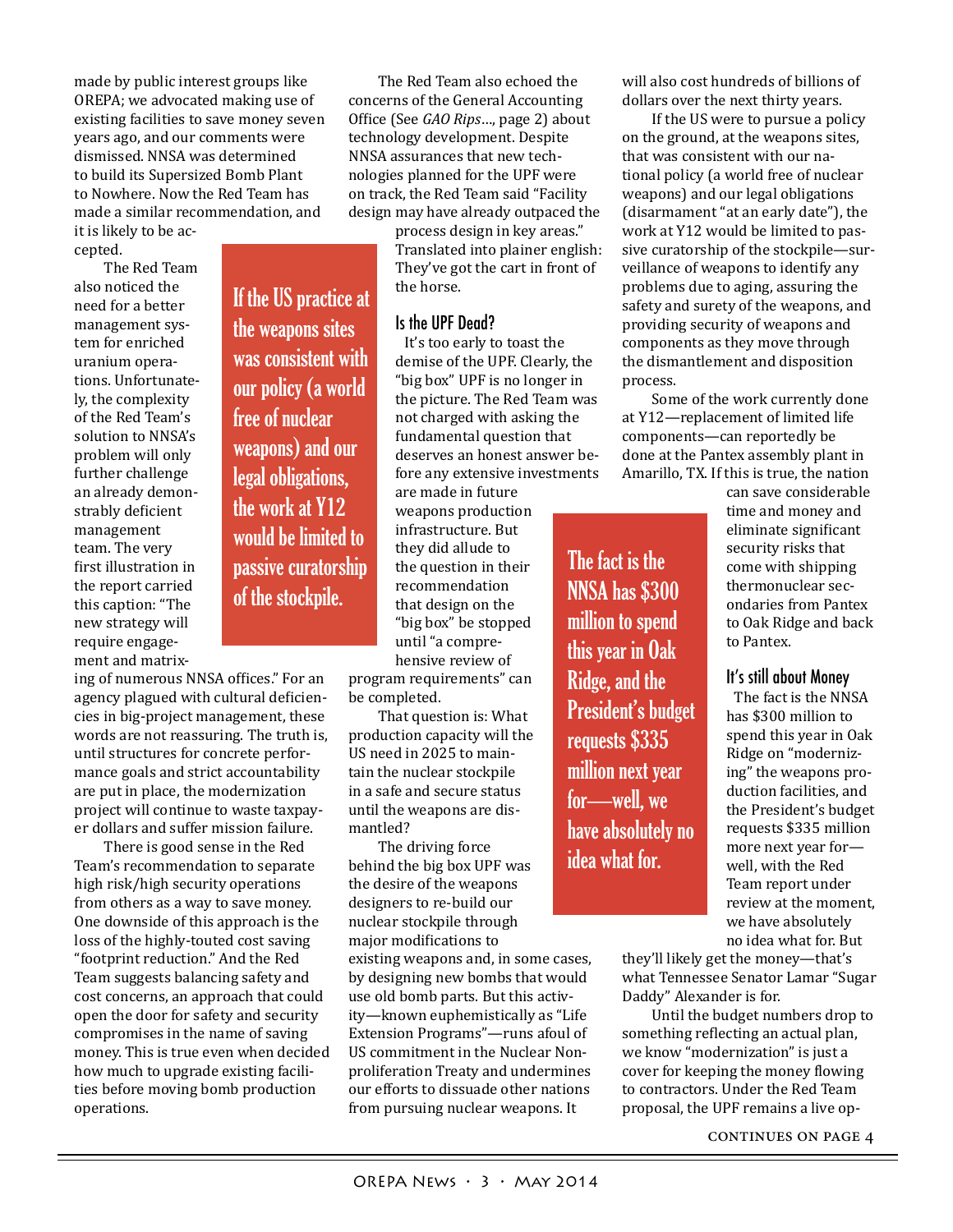tion, reimagined in smaller pieces, but doing the same dirty work of building nuclear weapons of mass destruction.

#### What's Next?

For those keeping score, the Red Team recommendations represent Plan C for the UPF effort.

Plan A, the Supersized, multipurpose UPF, was 80% complete when they noticed the "space/fit" issue—not enough room in the building. The problem wasn't dumb designers, it was bad management management that established the "footprint" of the building before they knew how much room the equipment would take, and management that refused to address seismic and safety concerns until it was too late.

Plan B threw out everything but bomb production (Adios, Dismantlement!) and raised the roof eighteen feet and ran the price up, up, up management refused to update its \$6.5 billion estimate, but when the Defense Department took a look they came up with nineteen billion dollars and Plan B sank under the weight.

Plan C is whatever comes of the Red Team Report. It's not a done deal—NNSA and Congress will look at the report and come up with a plan. We don't know what that will be or exactly when it will be announced.

We do know, though, that Plan C will be a pretty far piece from Plan A. And therein lies part of the answer to "What's Next?" Plan A was backed by the official, legal Record of Decision in 2011, the result of the long Y12 Site-Wide Environmental Impact Statement Process, which included two public hearings and extensive environmental review.

Plan C doesn't have that pedigree. One official was recently quoted saying, "By definition an alternative plan differs from the original." So NNSA will have to restart the Environmental Impact Statement process when they figure out their new Plan, either with an entirely

new EIS or a significant Supplement to the existing EIS. Since EIS's are to be reviewed and renewed every five years, it seems to make sense for NNSA to begin anew.

The new EIS can also do a better job on its central mission—assessing the environmental impact of activities. In the last EIS, NNSA dismissed public concerns about legacy contamination in soils that would be part of the UPF construction project. But in February, workers building a haul road came across a piece of contaminated scrap. And then another. And another eventually, an entire field of radioactive debris was uncovered, some of it

> We know that NNSA's insistence that the big box UPF was a "must have" was false. And we know even more clearly that the future of Oak Ridge is in dismantlement, not production.

buried fourteen feet deep. We don't know the extent of the contamination, though OREPA has filed a FOIA request for that.

The new EIS should have enough respect for worker safety and public health to conduct a thorough survey of all lands likely to be impacted by construction operations at any facilities being built or modified. Some older facilities being considered for temporary housing of uranium operations have asbestos issues. Contaminated debris like that already discovered likely exists in other places as wellthe effect of disturbing this material requires environmental analysis.

#### Back to Square One?

We're not quite back at square one, though we're close. One difference is we have more information now than we did before. And we know that NNSA's insistence that the big box UPF was a "must have" was false—if it were required for national security, the case could be made persuasively and Congress would shell out the money without blinking an eye.

We know now that the kinds of "Life Extension" programs NNSA wants to do in the future will compromise the reliability of the stockpile and cost tens of billions of dollars the less likely they are to happen, the less "need" there is for the UPF.

We know NNSA was intentionally misleading Congress when they fixed the original price for the UPF at \$600 million - \$1.5 billion—they've admitted lowballing the number.

And we know the technology, despite misleading reports from NNSA, is not where it needs to be before it can be confidently included in the design of a new facility.

Finally, we know even more clearly that the future of Oak Ridge is in dismantlement, and that the best investment that can be made with taxpayer dollars is in upgrading dismantlement facilities and expanding dismantlement capacity to address the current backlog and prepare for the future.

**Support OREPA's work to stop the UPF today.** 

**Send your tax-deductible contribution to OREPA at:**

**OREPA P O Box 5743 Oak Ridge, TN 37831 www.orepa.org**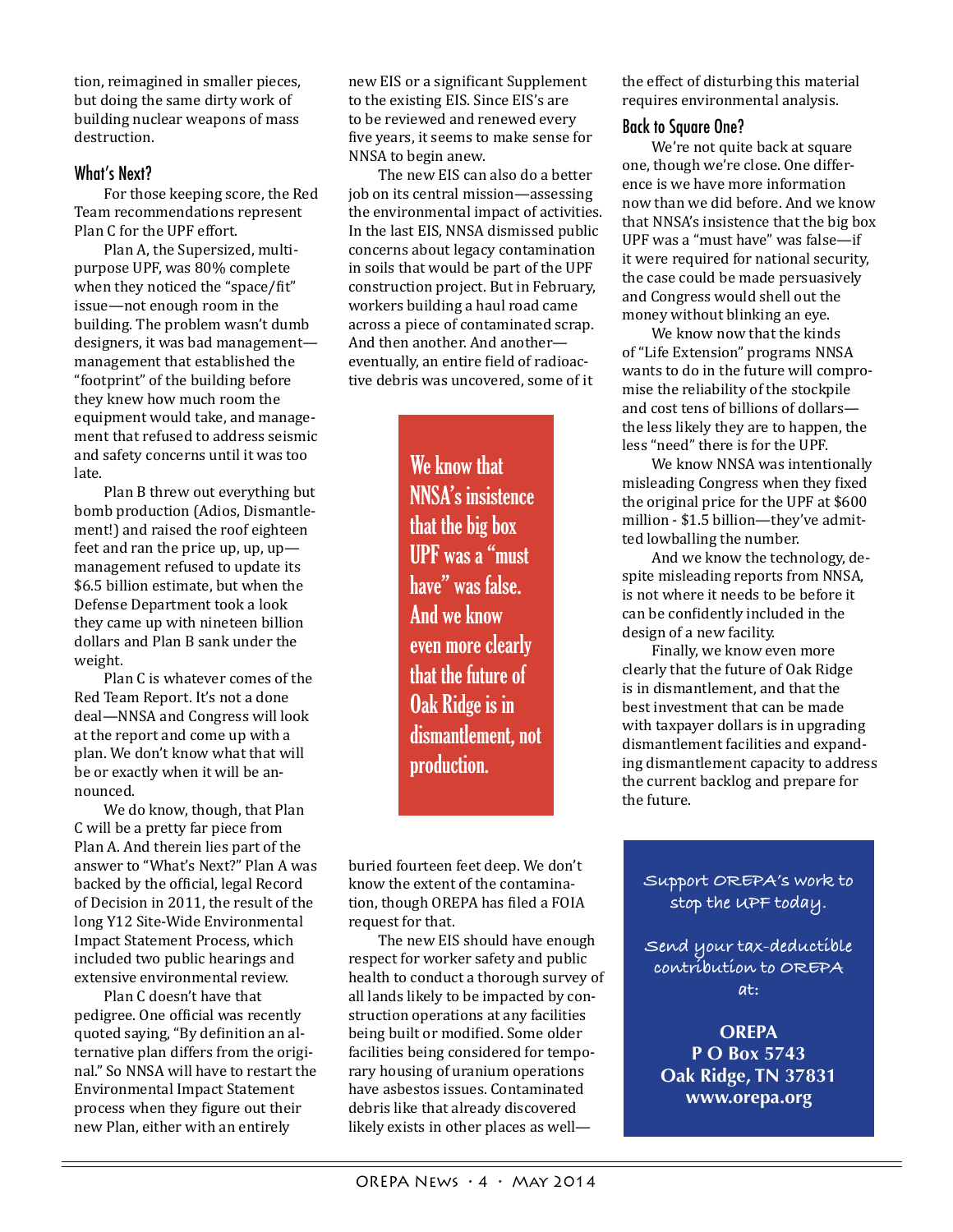## **What the Red Team said…**

*Some key excerpts from the Red Team report, along with translations and editorial comment when appropriate.*

 In the current configuration, significant risk exists in the ability to safely execute the uranium missions. The delay in the Uranium Processing Facility project schedule and the increasing baseline cost exacerbates these issues and necessitates the ongoing use of existing facilities…for the foreseeable future. *In other words, we can't keep operating in the 9212 Complex, and the botched UPF project has only made things worse.*

The US Department of Energy National Nuclear Security Administration must create an overarching enriched uranium mission strategy. *There doesn't seem to be anyone in charge, and dividing up key responsibilities is causing confusion.*

 Design efforts of the current "big box," single structure UPF concept should be stopped while a comprehensive reevaluation of program requirements and applicable design standards is undertaken. *Time to pull the plug on the Supersized UPF.*

This new approach will create a complicated, highly matrixed organization that will require engagement of numerous NNSA offices.

*In a culture already demonstrating major management deficits, this sentence may be the scariest of the entire Red Team Report.*

*The Red Team report proposes a major shift in responsibility for construction work at Y12, saying it should be taken out of the hands of the primary contractor so it can operate with autonomy as is done for* "large projects in other elements of DOE."

The principal recommendation is to pursue a strategy of mission risk reduction while sustaining safe and secure highly enriched uranium capabilities *(That means keep building bombs without interruption. – ed.)* through three primary means:

 • Accelerate risk reduction actions in all existing enriched uranium facilities through program operations.

 • Maximize the use of existing facility space to relocate and/or replace 9212 capabilities.

 • Acquire smaller, segregated space for those required 9212 capabilities that are inappropriate to be relocated to existing facilities. *(mini-UPFs – ed.)*

The Review Team assessed the utilization of existing facilities and



recommends that the 9204-2E facility be designated as an enduring facility (at least 25 years) and that the 9215 facility be designated as an interim facility (less than 25 years) so that the current HEU capabilities can be sustained while being transitioned out of the 9212 facility. Space within 9204-2E (prime) and 9215 (secondary) needs to be used for

the essential 9212 capabilities that are compatible with those spaces.

 A concern to the Review Team is that the facility design may have already outpaced the process design in key areas. *The cart is way ahead of the horse.*

Reevaluation and relaxation of requirements related to seismic design category (SDC) and limit state (LS), while ensuring appropriate risk mitigation, reduction, and acceptance, will result in cost and schedule reduction. Furthermore, the use of experiencebased data, for example, within the Seismic Qualification Utility Group (SQUG) database would save cost for seismic qualification of equipment, and in some cases would eliminate the need for seismic analysis. This approach would result in a reduction in overall costs associated with procurement, installation, maintenance, and testing. *If we just ease up on these earthquake requirements, we can save a lot of money—maybe even enough to hire a team of people to keep watch around the clock with their fingers crossed.*

 To be certain, there is urgency in the need for new facility space to replace a set of 9212 capabilities, the construction of which must be completed post-haste. *This suggests things are really bad, worse than they are letting on, in the 9212 Complex. It's time for a safety inventory.*

 As a result, there is much in the current UPF facility design that will not carry over to the new facilities; however the Review Team is hopeful that much of the process design can be more readily used as the new build(s) proceed. *Anyone care to guess how much of the \$1 billion spent so far is a total write-off? DOE says at least half of it—our guess is higher.*

 Additionally, the staff was asked to provide suggestions for alternative regulatory interpretations and applications, or exemptions, that would reduce design costs while maintaining acceptable protection of workers, co-workers, and the public. *Yikes! Who decides what is acceptable protection of workers and the public? And what are coworkers if not workers?*